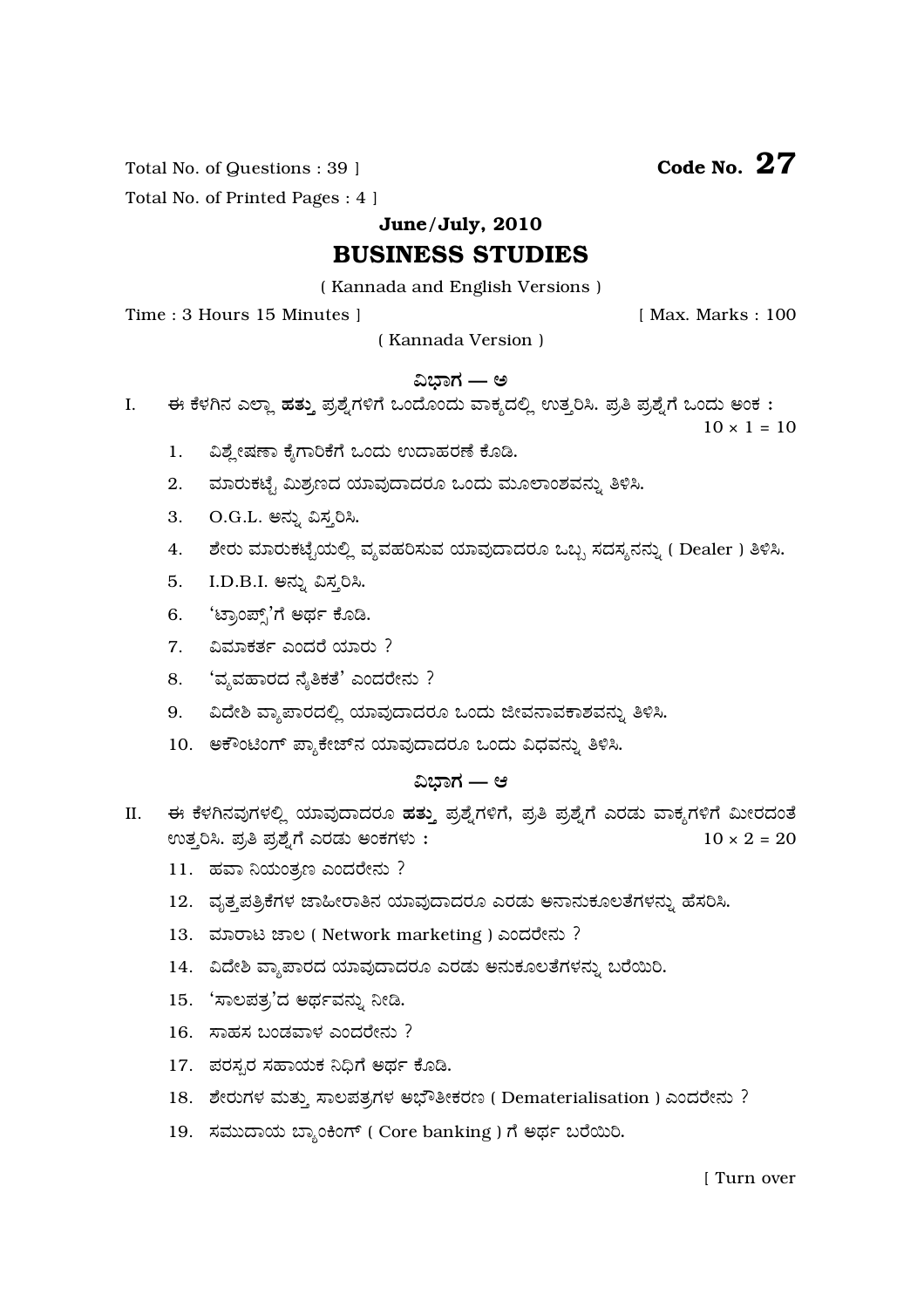#### Code No. 27

## ${PAGE}$

- 20. ಜೋಡು ವಿಮೆ (Double insurance) ಎಂದರೇನು ?
- 21. ಗ್ರಾಹಕ ಸಂರಕ್ಷಣೆ ಎಂದರೇನು?
- 22. ಮಾಹಿತಿ ಆಧಾರಿತ ನಿರ್ವಹಣಾ ಪದ್ಧತಿ (DBMS) ಎಂದರೇನು ?

## ವಿಬಾಗ — ಇ

- III. ಈ ಕೆಳಗಿನವುಗಳಲ್ಲಿ ಯಾವುದಾದರೂ ಆರು ಪ್ರಶ್ನೆಗಳಿಗೆ, ಪ್ರತಿ ಪ್ರಶ್ನೆಗೆ ಹದಿನ್ಯೆದು ಸಾಲುಗಳಿಗೆ ಮೀರದಂತೆ ಉತ್ತರಿಸಿ. ಪ್ರತಿ ಪ್ರಶ್ನೆಗೆ ಐದು ಅಂಕಗಳು :  $6 \times 5 = 30$ 
	- 23. ಸ್ಥಾವರ ವಿನ್ಯಾಸದ ಯಾವುದಾದರೂ ಐದು ತತ್ವಗಳನ್ನು ವಿವರಿಸಿ.
	- 24. ಜಾಹೀರಾತಿನ ಯಾವುದಾದರೂ ಐದು ಪ್ರಯೋಜನಗಳನ್ನು ತಿಳಿಸಿ.
	- 25. ದೇಶಿಯ ವ್ಯಾಪಾರ ಹಾಗೂ ವಿದೇಶಿ ವ್ಯಾಪಾರಗಳ ನಡುವಿನ ಯಾವುದಾದರೂ ಐದು ವ್ಯತ್ಯಾಸಗಳನ್ನು ಬರೆಯಿರಿ.
	- 26. ಸಾಲಪತ್ರಗಳ ವಿಧಗಳನ್ನು ಸಂಕೃಪ್ತವಾಗಿ ವಿವರಿಸಿ.
	- 27. ಶೇರು ಮಾರುಕಟ್ಟೆಯ ಯಾವುದಾದರೂ ಐದು ಕಾರ್ಯಗಳನ್ನು ಸಂಕ್ಷಿಪ್ತವಾಗಿ ವಿವರಿಸಿ.
	- 28. ವಿಮಾ ಕ್ಷೇತ್ರದಲ್ಲಿರುವ ಜೀವನ ವೃತ್ತಿ ಅವಕಾಶಗಳನ್ನು ಬರೆಯಿರಿ.
	- 29. ದಾಸ್ತಾನು ಮಳಿಗೆಗಳಲ್ಲಿರುವ ವಿಧಗಳನ್ನು ವಿವರಿಸಿ.
	- 30. ಸರ್ಕಾರದ ವಿಷಯದಲ್ಲಿ ವ್ಯವಹಾರದ ಸಾಮಾಜಿಕ ಹೊಣೆಗಾರಿಕೆಯನ್ನು ವಿವರಿಸಿ.
	- 31. ಬಳಕೆದಾರರ ಯಾವುದಾದರೂ ಐದು ಹಕ್ಕುಗಳನ್ನು ಬರೆಯಿರಿ.

## ವಿಭಾಗ — ಈ

- IV. ಈ ಕೆಳಗಿನವುಗಳಲ್ಲಿ ಯಾವುದಾದರೂ ಮೂರು ಪ್ರಶ್ನೆಗಳಿಗೆ, ಪ್ರತಿ ಪ್ರಶ್ನೆಗೆ ಮೂವತ್ತು ಸಾಲುಗಳಿಗೆ ಮೀರದಂತೆ ಉತ್ತರಿಸಿ. ಪ್ರತಿ ಪ್ರಶ್ನೆಗೆ ಹತ್ತು ಅಂಕಗಳು:  $3 \times 10 = 30$ 
	- 32. ಯಶಸ್ವಿ ವಿಕ್ರಯದಾರನಲ್ಲಿರುವ ಲಕ್ಷಣಗಳನ್ನು ಸಂಕ್ಷಿಪ್ತವಾಗಿ ವಿವರಿಸಿ.
	- 33. ಆಮದು ವ್ಯಾಪಾರದ ವಿವಿಧ ಹಂತಗಳನ್ನು ಸಂಕ್ಷಿಪ್ತವಾಗಿ ಬರೆಯಿರಿ.
	- 34. ಸಟ್ಟಾ ವ್ಯಾಪಾರಿ ( Speculator ) ಎಂದರೆ ಯಾರು ? ಸಟ್ಟಾ ವ್ಯಾಪಾರಿಗಳಲ್ಲಿರುವ ವಿಧಗಳನ್ನು ವಿವರಿಸಿ.
	- 35. ಜಲ ವಿಮೆ ಎಂದರೇನು ? ಜಲ ವಿಮೆಯ ಪಾಲಿಸಿಗಳಲ್ಲಿರುವ ವಿಧಗಳನ್ನು ವಿವರಿಸಿ.
	- 36. ರಸ್ತೆ ಸಾರಿಗೆ ಮತ್ತು ರೈಲು ಸಾರಿಗೆಗಳ ನಡುವಿನ ವ್ಯತ್ಯಾಸಗಳನ್ನು ತಿಳಿಸಿ.

## ವಿಭಾಗ — ಉ

## ( ಪ್ರಾಯೋಗಿಕ ಪ್ರಶ್ನೆಗಳು )

- V. ಈ ಕೆಳಗಿನವುಗಳಲ್ಲಿ ಯಾವುದಾದರೂ ಎರಡನ್ನು ಉತ್ತರಿಸಿ. ಪ್ರತಿ ಪ್ರಶ್ನೆಗೆ ಐದು ಅಂಕಗಳು :  $2 \times 5 = 10$ 
	- 37. ಖಾಸಗಿ ರಂಗದಲ್ಲಿರುವ ಯಾವುದಾದರೂ ಐದು ವಿಮಾ ಕಂಪನಿಗಳನ್ನು ಪಟ್ಟಿ ಮಾಡಿ.
	- 38. ವ್ಯವಹಾರಸ್ಥರಾಗಿ, ವಿದ್ಯುನ್ಮಾನ-ವಾಣಿಜ್ಯವನ್ನು ( E-commerce ) ಯಶಸ್ವಿಯಾಗಿ ಕಾರ್ಯಗತ ಗೊಳಿಸಲು ನಿಮಗೆ ಅವಶ್ಯಕವಾದ ಸಂಪನ್ಮೂಲಗಳನ್ನು ತಿಳಿಸಿ.
	- 39. ಯಾವುದಾದರೂ ಐದು ಉತ್ಖನ್ಯಗಳನ್ನು ಪಟ್ಟಿ ಮಾಡಿ. ಅವುಗಳಿಗೆ ಸೂಕ್ತವಾದ ಜಾಹೀರಾತು ಮಾಧ್ಯಮವನ್ನು ಸಲಹೆ ಮಾಡಿ.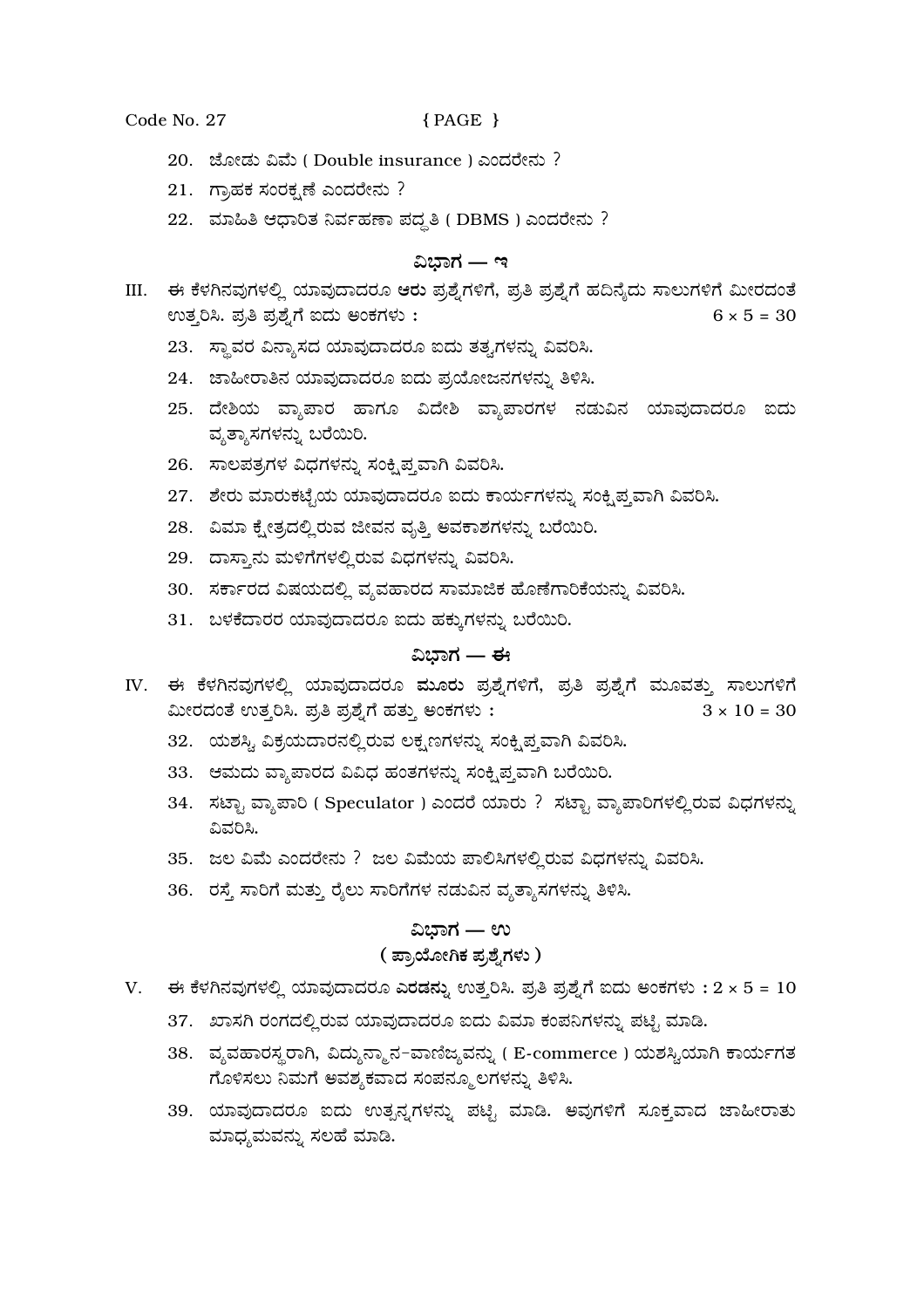## ( English Version )

## SECTION – A

- I. Answer all *ten* questions in a sentence each. Each question carries *one* mark.  $10 \times 1 = 10$ 
	- 1. Give an example of Analytical industry.
	- 2. State any one element of marketing mix.
	- 3. Expand O.G.L.
	- 4. Mention any one of the dealers in stock exchange.
	- 5. Expand I.D.B.I.
	- 6. Give the meaning of Tramps.
	- 7. Who is an Insured ?
	- 8. What is Business ethics ?
	- 9. State any one career opportunity in foreign trade.
	- 10. Write any one type of accounting package.

## SECTION – B

- II. Answer any *ten* of the following questions in not more than *two* sentences each. Each question carries *two* marks. 10 × 2 = 20
	- 11. What is Air-conditioning ?
	- 12. Mention any two disadvantages of Newspaper advertising.
	- 13. Give the meaning of Network marketing.
	- 14. Write any two advantages of Foreign trade.
	- 15. State the meaning of Debenture.
	- 16. What is Venture capital ?
	- 17. Give the meaning of Mutual funds.
	- 18. What is dematerialisation of shares and debentures ?
	- 19. Write the meaning of core banking.
	- 20. What is double insurance ?
	- 21. What is consumer protection ?
	- 22. State the meaning of database management system.